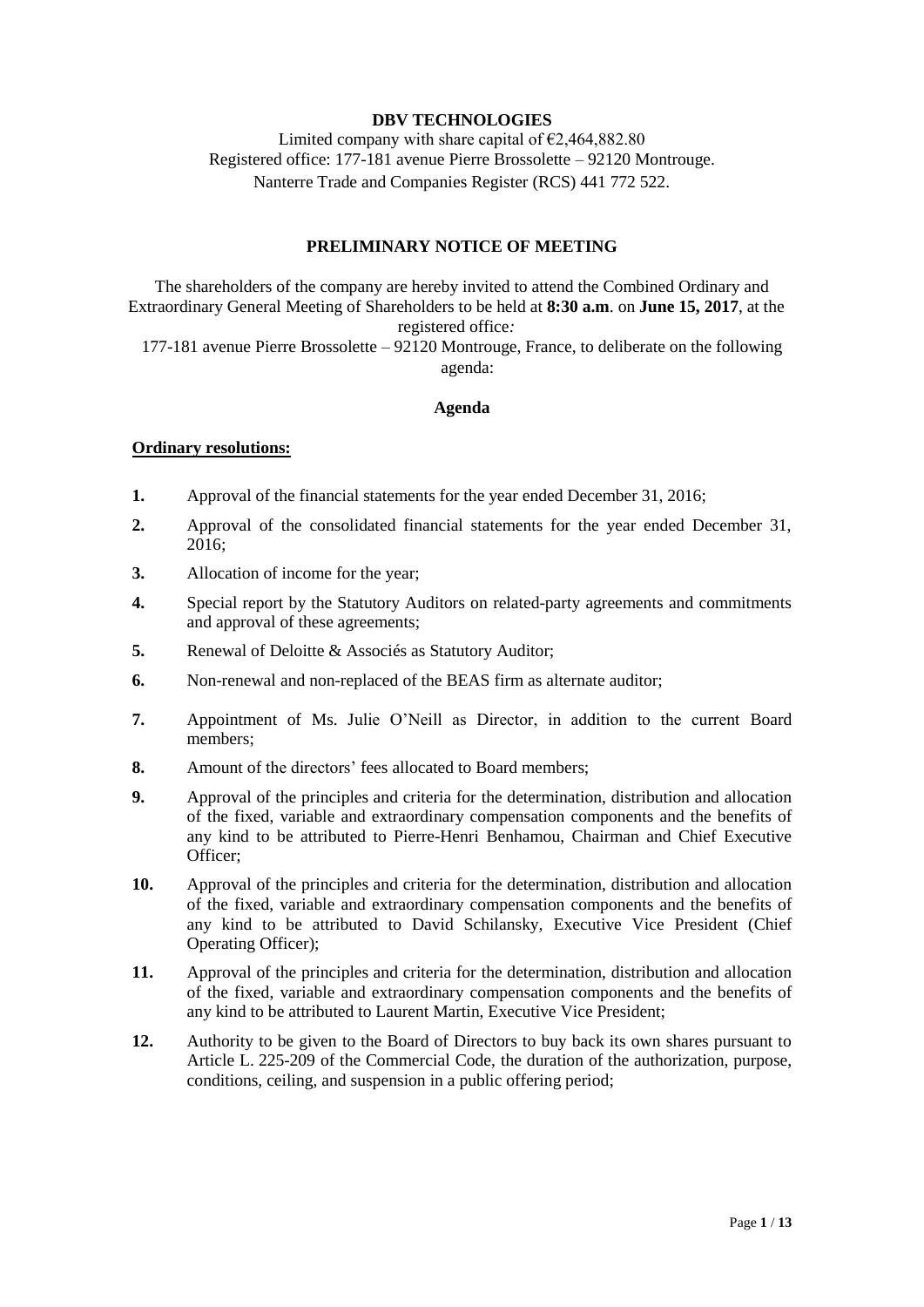### **Extraordinary resolutions:**

- **13.** Authorization to be granted to the Board of Directors to cancel the shares bought back by the company in the context of the mechanism stipulated by Article L. 225-209 of the Commercial Code, length of the authorization, cap, and suspension in a public offering period.
- **14.** Authorization given to the Board of Directors to grant stock subscription and/or purchase options to members of salaried employees and/or certain corporate officers of the company or affiliated companies, shareholder waiver of their preemptive rights, duration of the authorization, maximum amount, exercise price, maximum term of the option;
- **15.** Authorization to the Board of Directors to allocate free existing and/or future shares to salaried employees and/or certain corporate officers of the company or affiliated companies, shareholder waiver of their preemptive rights, duration of the authorization, maximum amount, duration of vesting periods specifically in case of disability and holding periods, if any;
- **16.** Delegation of powers to be granted to the Board of Directors to issue stock warrants (BSA), warrants for the subscription and/or purchase of new and/or existing shares (BSAANE), and/or warrants for subscription and/or acquisition of new and/or existing redeemable shares (BSAAR) eliminating preemptive rights, reserved for a category of persons, maximum par value of the capital increase, duration of the delegation, exercise price, suspension during a public offering period;
- **17.** Delegation of powers to be granted to the Board of Directors to increase capital through the issue of shares of commons stock and/or securities giving rights to equity, without preemptive subscription right, in favor of the members of a company savings plan, pursuant to Articles L. 3332-18 et seq. of the Labor Code, duration of the delegation, maximum nominal amount of the capital increase, issue price, possibility of allotting free shares pursuant to Article L. 3332-21 of the Labor Code, suspension during a public offering period;
- **18.** Amendment to Article 36 of the bylaws;
- **19.** Powers to complete formalities.

### **Proposed Resolutions**

### **Ordinary resolutions:**

# **First Resolution - Approval of the individual financial statements for the year ended December 31, 2016**

The Shareholders' Meeting, after a review of the reports of the Board of Directors, the Chairman of the Board and the Statutory Auditors on the year ended December 31, 2016, hereby approves, as they have been presented, the annual financial statements established on said date, which show a loss of  $\epsilon$ 81,109,367.88.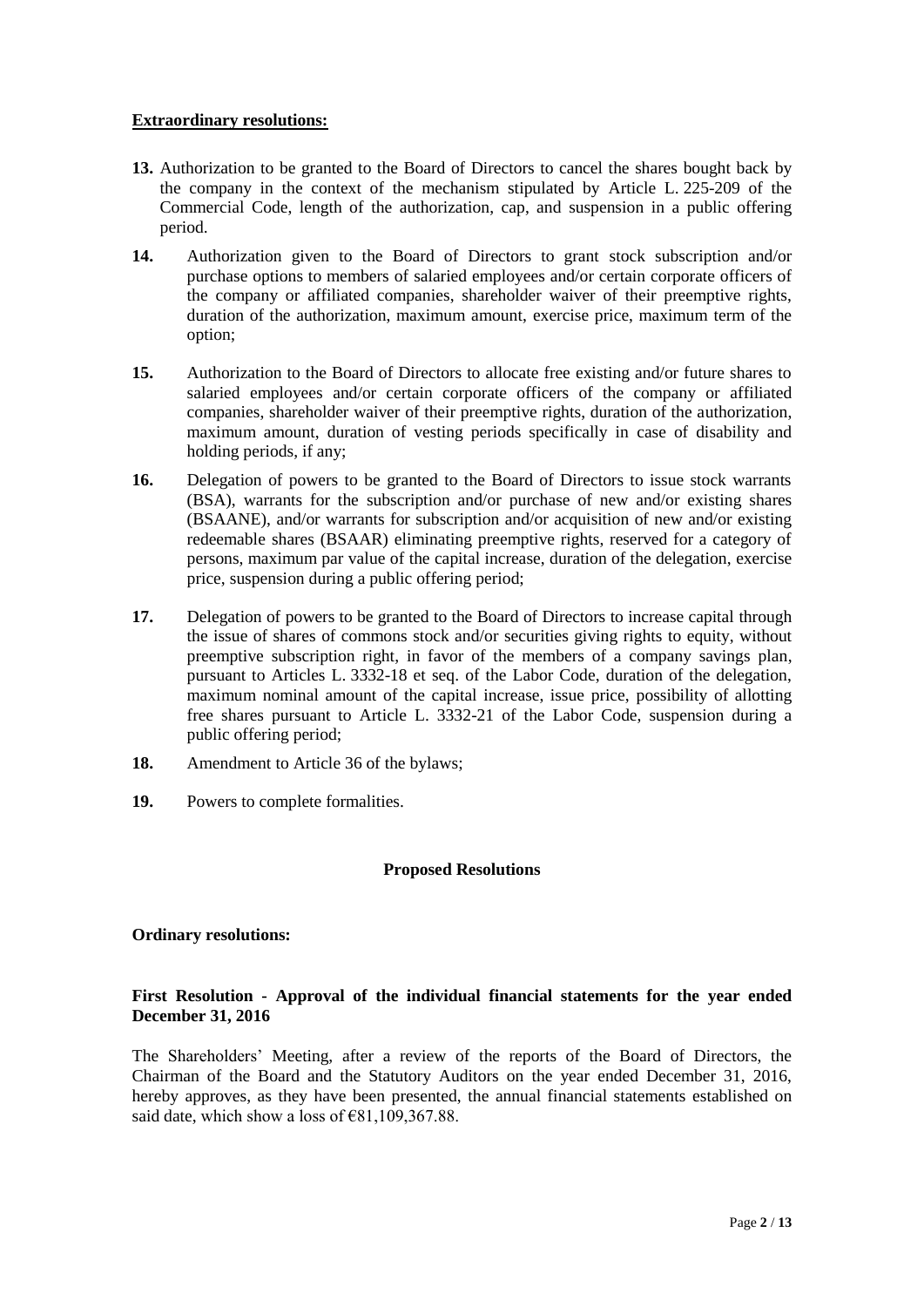### **Second Resolution - Approval of the consolidated financial statements for the year ended December 31, 2016**

The Shareholders' Meeting, after a review of the reports of the Board of Directors, the Chairman of the Board and the Statutory Auditors on the consolidated financial statements for the year ended December 31, 2016, hereby approves these statements, as they have been presented, which show a loss of  $£114,530,959.91$ .

### **Third Resolution - Allocation of income for the year**

On the recommendation of the Board of Directors, the Shareholders' Meeting hereby decides to allocate the full loss for the year ended December 31, 2016, to retained earnings loss, which would thus increase from  $(€83,335,806)$  to  $(€164,445,174)$ .

Pursuant to Article 243 bis of the General Tax Code, the Meeting notes that it was reminded that no dividend nor revenue has been distributed in the past three financial years.

### **Fourth Resolution - Special report from the Auditors on related-party agreements and commitments and approval of these agreements**

Voting on the special report of the Statutory Auditors on related-party agreements and commitments presented to it, the Shareholders' Meeting approves the new agreements described therein.

### **Fifth Resolution** - **Renewal of Deloitte & Associés as statutory auditor**

On the recommendation of the Board of Directors, the Shareholders' Meeting reappoints Deloitte  $\&$  associés, whose term of office expires at the end of this Meeting, as statutory auditor for a term of six years, until the end of the Annual Shareholders' Meeting to be held in 2023 called to approve the financial statements for the year ended December 31, 2022.

Deloitte has declared that it accepts this appointment.

#### **Sixth Resolution - Non-renewal and non-replacement of BEAS as alternate auditor**

The Shareholders' Meeting, after noting that the term of office of BEAS as alternate auditor expires at the end of this Meeting, decides on the recommendation of the Board of Directors not to renew or replace it.

### **Seventh Resolution - Appointment of Ms. Julie O'Neill as Director, in addition to the current members of the Board**

The Shareholders' Meeting elects Ms. Julie O'Neill, 21 Garville Road, Rathgar, Dublin (Ireland) to the Board of Directors, in addition to the current members of the Board, for a term of two years, to expire at the end of the Meeting held in 2019 and called to approve the financial statements for the previous year.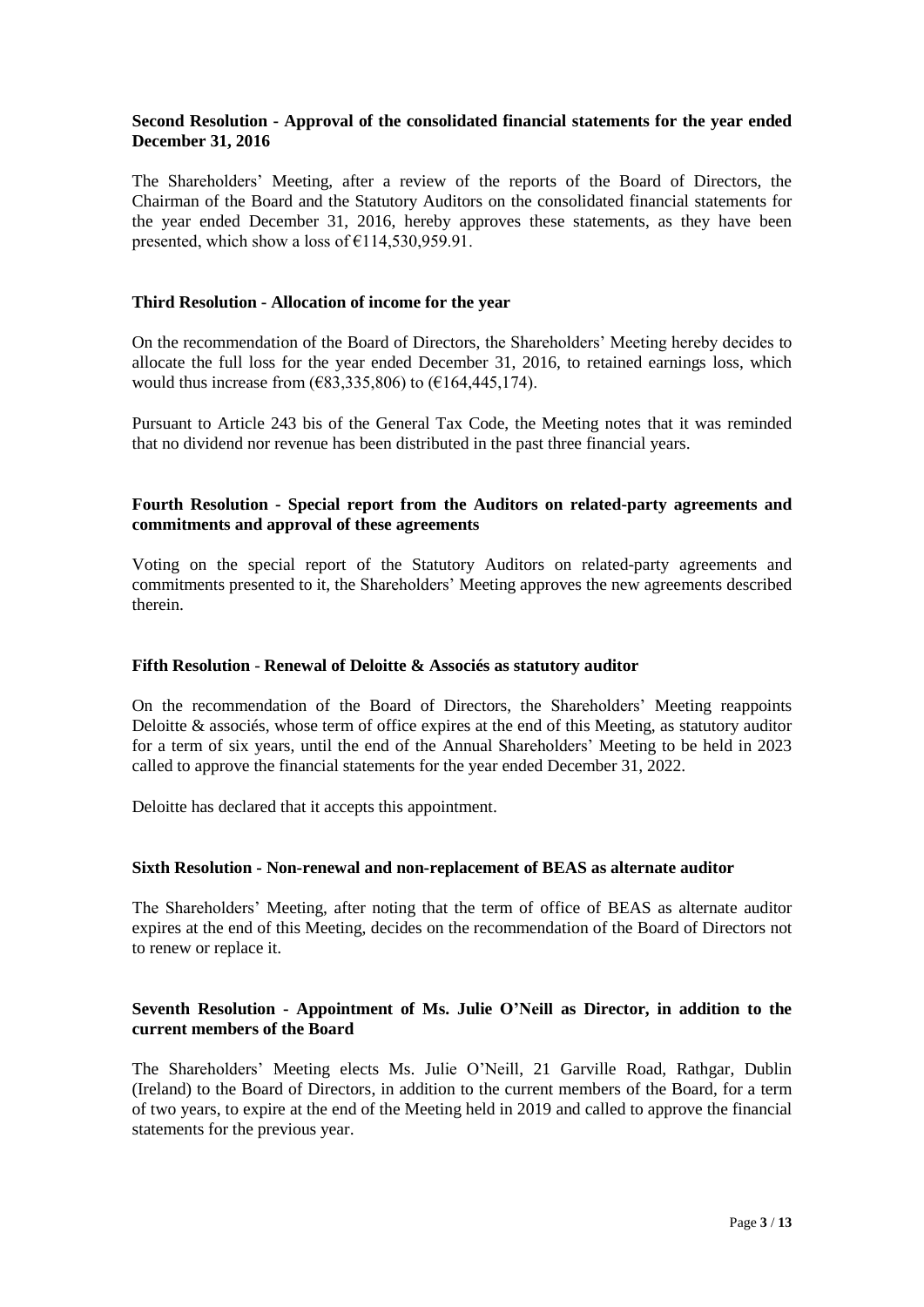### **Eighth Resolution - Amount of directors' fees allocated to Board members**

The Shareholders' Meeting raises the total annual amount of the directors' fees to be allocated to the Board of Directors from €350,000 to €600,000

This decision, which is applicable to the current year, will be maintained until a new decision.

# **Ninth Resolution - Approval of the principles and criteria for determination, distribution and allocation of the fixed, variable and extraordinary components of his total compensation and the benefits attributable to Pierre-Henri Benhamou, Chairman and Chief Executive Officer**

The Shareholders' Meeting, voting pursuant to Article L. 225-37-2 of the Commercial Code, hereby approves the principles and criteria for the determination, distribution and allocation of the fixed, variable and extraordinary components of his total compensation and the benefits of any kind attributable, because of his position, to Pierre-Henri Benhamou, Chairman and Chief Executive Officer, as presented in the report attached to the report described in Articles L. 225- 100 and L. 225-102 of the Commercial Code.

# **Tenth Resolution - Approval of the principles and criteria for determination, distribution and allocation of the fixed, variable and extraordinary components of his total compensation and the benefits attributable to David Schilansky, Executive Vice President (Chief Operating Officer)**

The Shareholders' Meeting, voting pursuant to Article L. 225-37-2 of the French Commercial Code, hereby approves the principles and criteria for the determination, distribution and allocation of the fixed, variable and extraordinary components of his total compensation and the benefits of any kind attributable, because of his position, to David Schilansky, Executive Vice President, as presented in the report attached to the report described in Articles L. 225-100 and L. 225-102 of the Commercial Code.

# **Eleventh Resolution - Approval of the principles and criteria for determination, distribution and allocation of the fixed, variable and extraordinary components of his total compensation and the benefits attributable to Laurent Martin, Executive Vice President**

The Shareholders' Meeting, voting pursuant to Article L. 225-37-2 of the French Commercial Code, hereby approves the principles and criteria for the determination, distribution and allocation of the fixed, variable and extraordinary components of his total compensation and the benefits of any kind attributable, because of his position, to Laurent Martin, Executive Vice President, as presented in the report attached to the report described in Articles L. 225-100 and L. 225-102 of the Commercial Code.

### **Twelfth Resolution - Authorization to be given to the Board of Directors for the company to buy back its own shares pursuant to Article L. 225-209 of the French Commercial Code**

The Shareholders' Meeting, having reviewed the report of the Board of Directors, empowers the Board of Directors, for a period of eighteen months, pursuant to Articles L. 225-209 et seq. of the Commercial Code, to buy back, on one or more occasions and at the times of its choosing, company shares up to a limit of 10% of the number of shares comprising the share capital,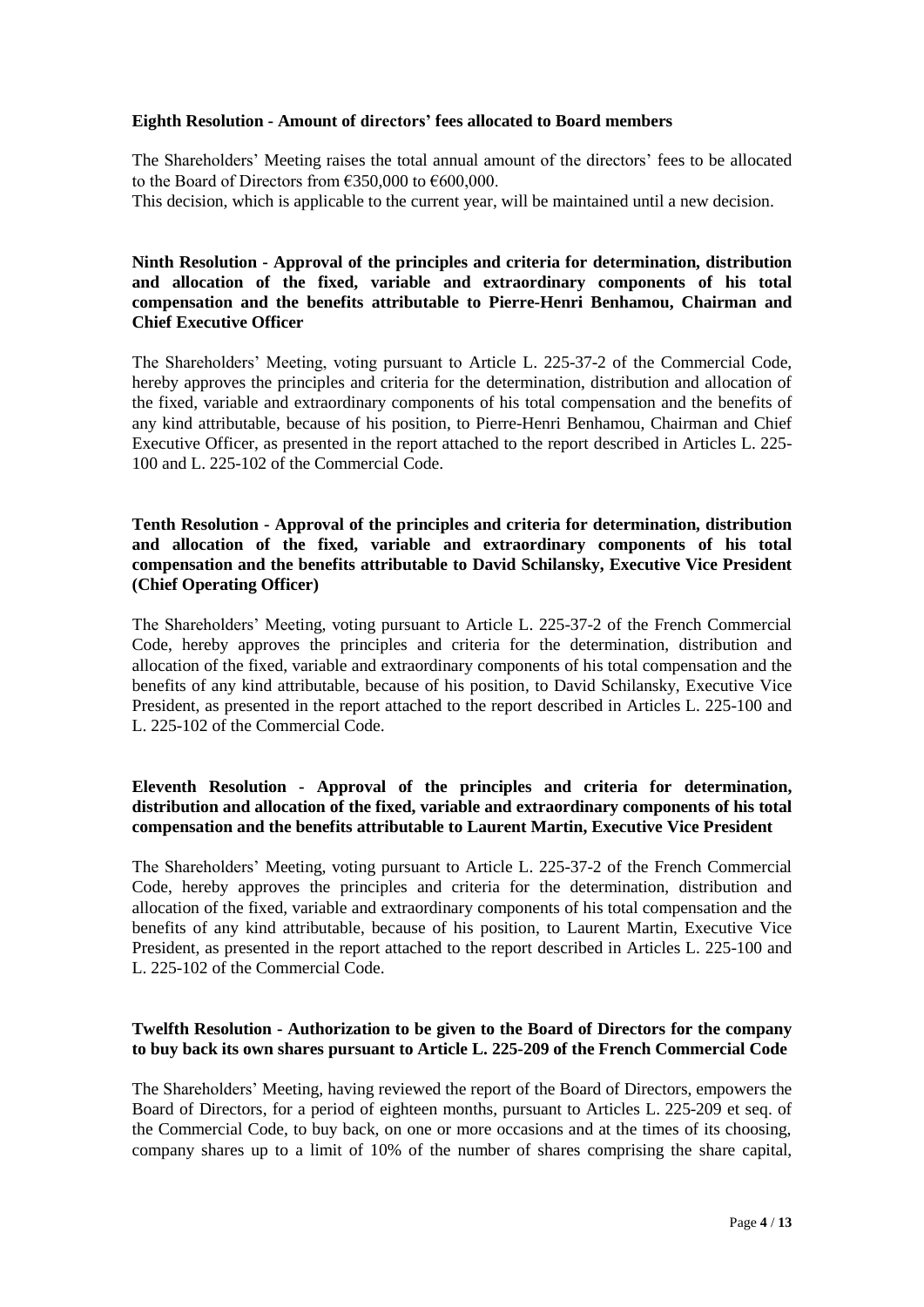adjusted, if necessary, to take into account the potential increase or reduction in capital that may take place during the program.

This authorization cancels the authorization granted to the Board of Directors by the Shareholders' Meeting of June 21, 2016, in its Fifth Ordinary Resolution.

The shares may be bought back in order to:

- support the secondary market or liquidity for DBV TECHNOLOGIES shares through an investment service provider under a liquidity contract that complies with the AMAFI's Code of Ethics as permitted by legislation; it is specified that in this context, the number of shares counted in order to calculate the aforementioned limit is the number of shares purchased, less the number of shares resold.
- hold the purchased shares and ultimately return them for future exchange or as payment for external growth transactions.
- provide coverage to meet obligations arising from stock option plans and/or free share allocation plans (or similar plans) for the group's employees and/or corporate officers, as well as all share allocations arising under company or group employee savings plans (or similar plans), employee profit-sharing plans and/or any other form of share allocation arrangement for the group's employees and/or corporate officers.
- hedge the securities giving access to the company's shares, pursuant to current regulations.
- where applicable, cancel the shares acquired, subject to the authorization to be granted by this Shareholders' Meeting in the thirteenth Resolution submitted to the Extraordinary Meeting.

These share purchases may be executed by any means, including the acquisition of blocks of shares, at the times deemed appropriate by the Board of Directors; it is specified that the Board may not, without the prior authorization of the Shareholders' Meeting, use this authority during a public offer period initiated by a third party for the shares of the company until the end of the offer period.

The company does not intend to use options or derivatives.

The maximum purchase price is set at  $\epsilon$ 200 per share. In the event of a capital transaction, in particular a stock split or reverse split, or the allotment of bonus shares to shareholders, the above-mentioned amount shall be adjusted in the same proportions (multiplier coefficient equal to the ratio between the number of shares comprising the capital before the transaction and the number of shares after the transaction).

The maximum transaction amount is therefore set at  $\epsilon$ 150,000,000.

The Shareholders' Meeting hereby authorizes the Board of Directors to carry out these transactions, set the terms and conditions and methods thereof, finalize all agreements and complete all formalities.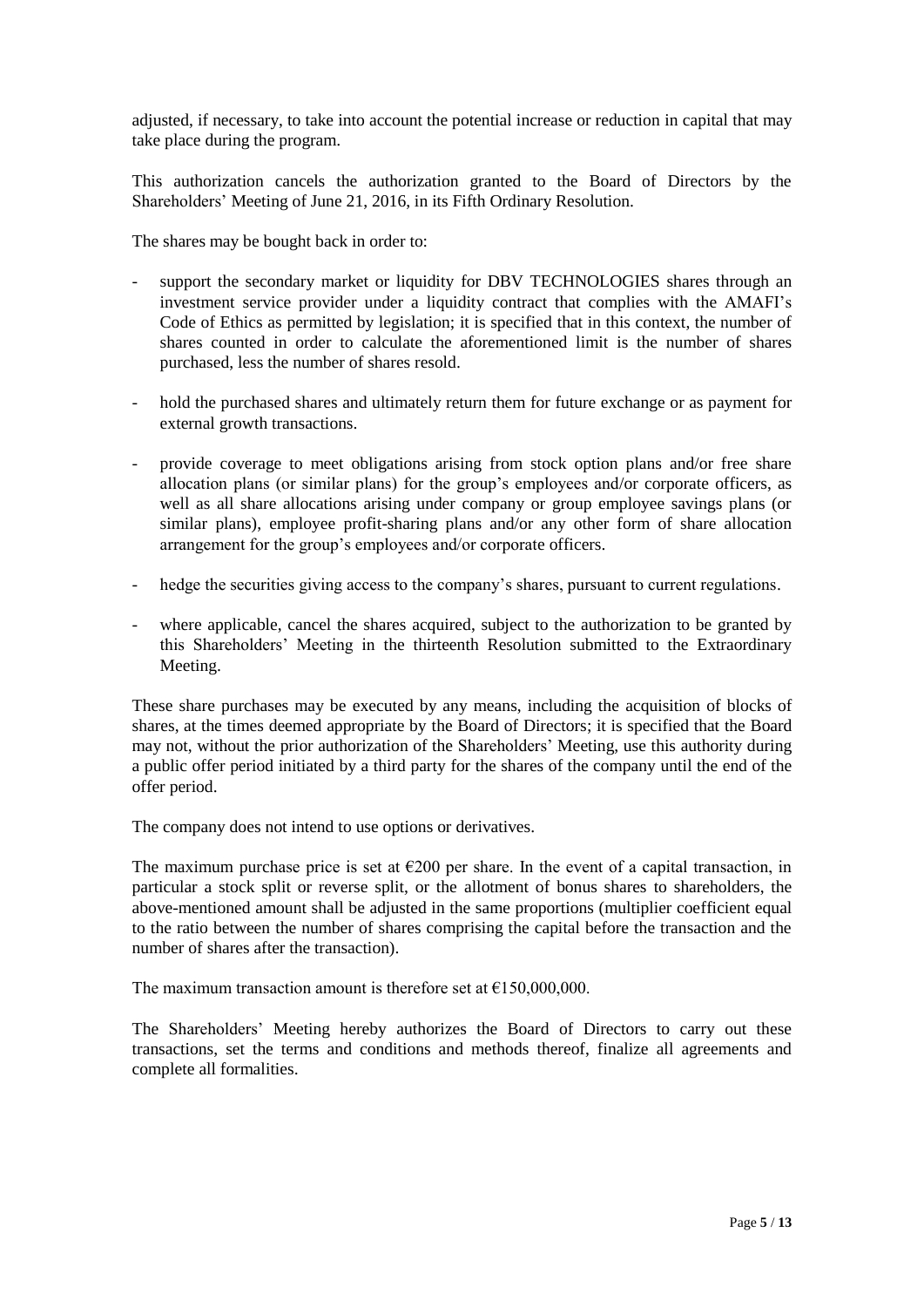### **Extraordinary resolutions:**

### **Thirteenth Resolution - Authorization to be granted to the Board of Directors to cancel the shares bought back by the company pursuant to Article L. 225-209 of the Commercial Code**

The Shareholders' Meeting, after a reading of the Board of Directors' report and the Statutory Auditors' report:

- **1)** Grants the Board of Directors the authority to cancel, at its sole discretion, on one or more occasions, up to a limit of 10% of the capital calculated on the date of the cancellation decision, minus any shares cancelled in the previous 24 months, the shares which the company holds or may hold as the result of the purchases made pursuant to Article L. 225-209 of the Commercial Code, and to reduce the capital stock accordingly pursuant to the laws and regulations in force;
- **2)** Sets the validity of this authorization at twenty-four months from the date of this authorization;
- **3)** Decides that the Board of Directors may not, without prior authorization from the Shareholders' Meeting, use this authorization as of the date of filing by a third party of a public offer for the shares of the company until the end of the offer period;
- **4)** Grants all powers to the Board of Directors to execute the necessary transactions for such cancellations and the related reductions of the capital, stock, amend the company's bylaws accordingly and perform all formalities required.

# **Fourteenth Resolution - Authorization to be given to the Board of Directors to award stock options for new and/or existing shares to salaried employees (and/or certain corporate officers)**

The Shareholders' Meeting, after a reading of the report of the Board of Directors and the Statutory Auditors' special report:

- **1)** Hereby authorizes the Board of Directors, pursuant to the provisions of Articles L. 225- 177 to L. 225-185 of the Commercial Code, to grant, on one or more occasions, for the benefit of the beneficiaries named below, options giving the right to subscribe new shares of the company to be issued in a capital increase or to purchase existing shares of the company coming from buybacks made as required by law;
- **2)** Sets the term of validity of this authorization at thirty-eight months from the date of this Shareholders' Meeting;
- **3)** Decides that the beneficiaries of these options may only be:
	- some or all members of staff, or certain categories of staff, of DBV TECHNOLOGIES, and where appropriate, those companies or economic interest groups related to it under the conditions of Article L. 225-180 of the Commercial Code;
	- secondly, those corporate officers who meet the conditions set out in Article L. 225-185 of the Commercial Code.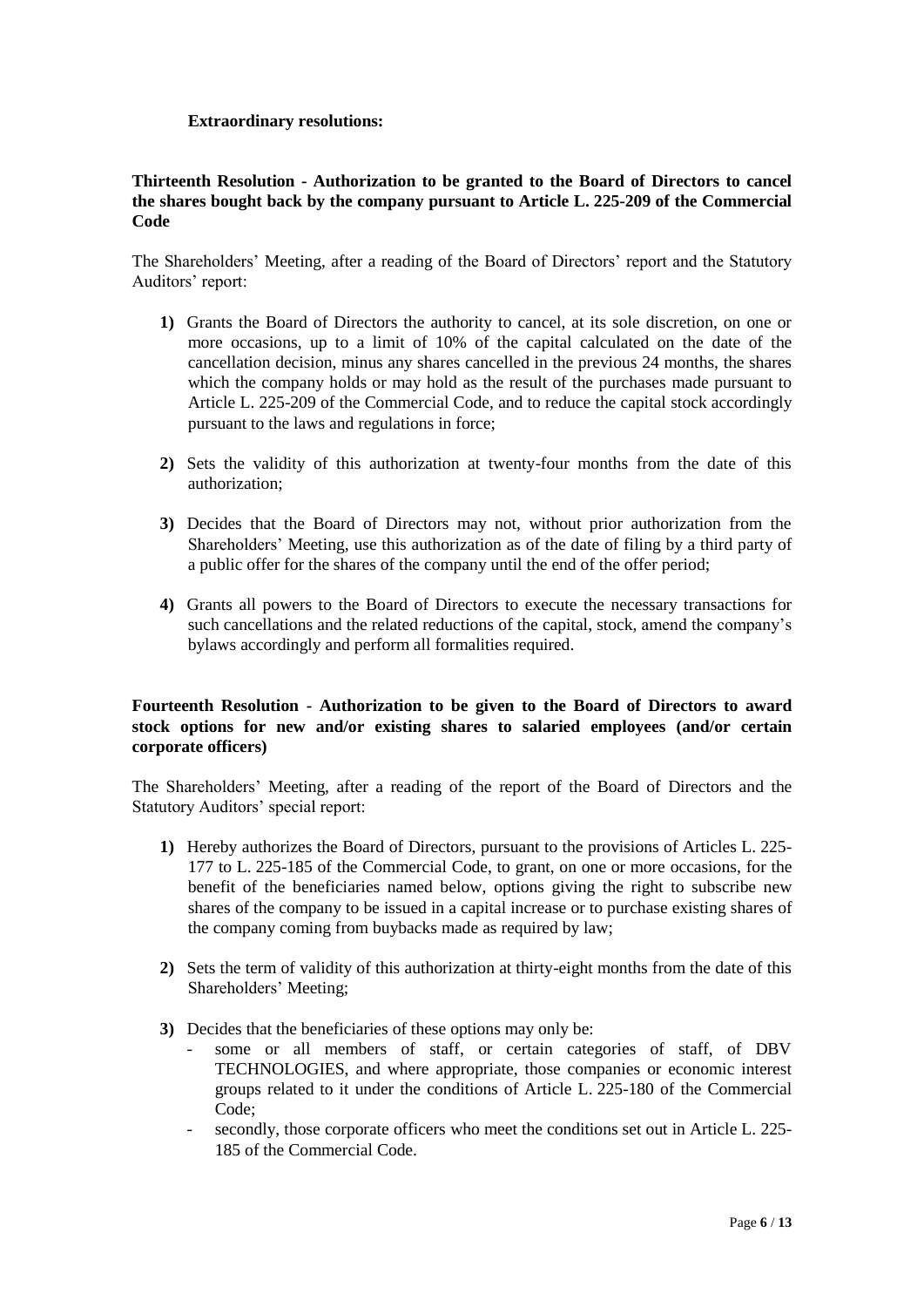- **4)** The total number of options that may be granted by the Board of Directors under this authorization will not grant the right to subscribe to or purchase a number of shares greater than 5.5% of the capital stock existing on the date of this Meeting;
- **5)** Decides that the share subscription and/or purchase price by the beneficiaries will be set on the date the options are granted by the Board of Directors in accordance with the regulations in effect and may not be less than the average price over the twenty trading days preceding the date of the award decision;
- **6)** Decides that the exercise of the stock options for new or existing shares by the corporate officers of the company shall be subject to the achievement of performance conditions to be set by the Board of Directors;
- **7)** Decides that no options may be granted:
	- within the ten trading days before and after the date on which the consolidated financial statements are made public,
	- or in the period between the date on which the company's corporate bodies are made aware of information that, if made public, could have a significant impact on the trading price of the company's securities, and the date ten trading days after said information is made public,
	- less than twenty trading days after the detachment of shares from a coupon giving access to a dividend or capital increase.
- **8)** Notes that this authorization includes, to the beneficiaries of the options giving access to shares, an express waiver by shareholders of their pre-emptive rights to subscribe shares to be issued as and when the options are exercised;
- **9)** Delegates all powers to the Board of Directors to set the other terms and conditions for the granting of options and their exercise, in particular to:
	- set the conditions under which the options shall be awarded and define the list or the categories of beneficiaries as stipulated above; determine, where appropriate, the seniority and performance conditions that must be met by these beneficiaries; determine the conditions under which the price and number of shares must be adjusted, particularly in the cases set out under Articles R. 225-137 to R. 225-142 of the Commercial Code;
	- define the exercise period(s) for the options granted, with the understanding that the term of the options may not exceed a period of ten (10) years from the grant date;
	- provide the option to temporarily suspend the exercise of options for a maximum period of three months in the event that financial transactions are performed involving the exercise of a right attached to shares;
	- as applicable, make the acquisitions of the necessary shares within the framework of the share buyback program and allocate them to the option plan,
	- proceed with all acts and formalities required to make final those capital increases that may, if necessary, be performed pursuant to the authorization granted by this resolution; amend the articles of association accordingly and generally to do whatever is necessary;
	- at its own discretion and if it sees fit, impute the cost of increases in share capital to the amount of the associated premiums and deduct the necessary sums from this amount to bring the statutory reserve to one tenth of the new share capital after each increase.
- **10)** Notes that this authorization cancels the unused portion, of any prior authorization having the same purpose.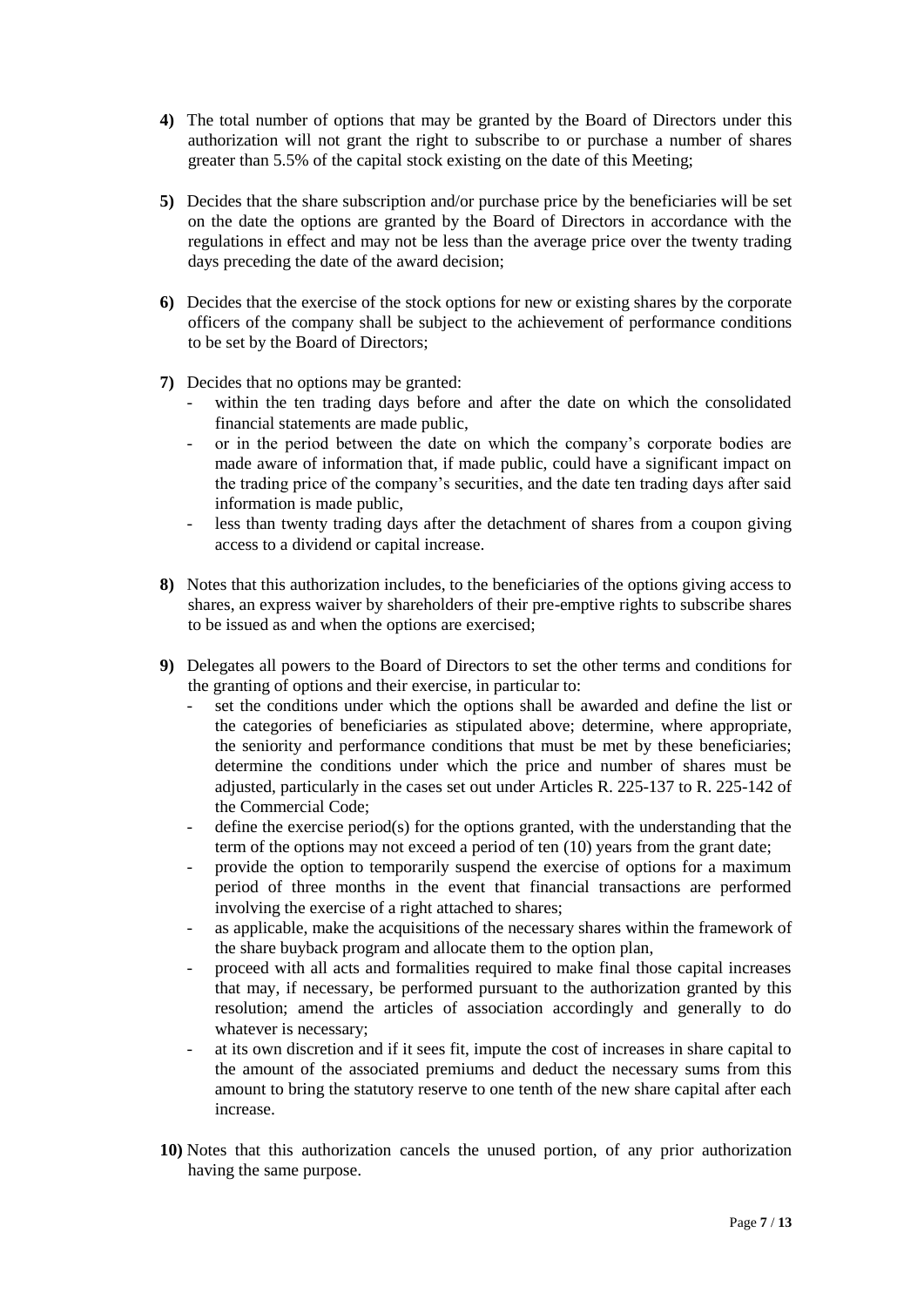### **Fifteenth Resolution - Authorization to be given to the Board of Directors to allot free shares to salaried employees and/or certain corporate officers**

The Shareholders' Meeting, after a reading of the Board of Directors' report and the Statutory Auditors' special report, hereby authorizes the Board of Directors, on one or more occasions, in accordance with Articles L. 225-197-1 and L. 225-197-2 of the Commercial Code, to allot existing or future shares, of common stock to:

- Salaried employees of the company or companies that are directly or indirectly affiliated with it as defined by Article L. 225-197-2 of the Commercial Code,
- and/or corporate officers who meet the conditions set out in Article L. 225-197-1 of the Commercial Code.

The total number of free shares that may be awarded under this authorization may not exceed 5% of the capital on the date of this Meeting.

The award of the shares to the beneficiaries will be final at the end of a vesting period to be determined by the Board of Directors and which may not be less than one year.

The beneficiaries must, as applicable, retain these shares for a period set by the Board of Directors that is at least equal to the time necessary so that the total duration of the vesting periods and, if applicable, the retention period, is not less than two years.

By way of exception, final allocation will take place before the end of the vesting period in the event of disability of the beneficiary classified under the second and third categories set out in Article L. 341-4 of the Social Security Code.

The definitive award of the free shares allotted to corporate officers of the company shall be subject to the achievement of performance conditions to be defined by the Board of Directors.

All powers are granted to the Board of Directors to:

- define the conditions and, as applicable, the award criteria and performance conditions for the shares;
- determine the identity of the beneficiaries and the number of shares allocated to each of them;
- if applicable:
	- record the existence of sufficient reserves and upon each grant of shares, to transfer to a reserve account the sums required to pay up new shares to be granted
	- at the appropriate time, decide on capital increases by means of incorporation of reserves, premiums or profits relating to the issue of new free shares granted,
	- conduct the necessary share acquisitions within the framework of the share buyback program and to allocate them via the allocation plan
	- determine the impacts on the rights of the beneficiaries of transactions that modify the capital or could affect the value of the shares allotted which are executed during the vesting period, and as a result, modify or adjust, if necessary, the number of shares allotted to preserve the rights of the beneficiaries;
	- decide whether to set a retention obligation at the end of the vesting period, and if applicable, define the duration and take all useful measures to ensure compliance by the beneficiaries;
	- and generally, in connection with the legislation in effect, perform all duties that the implementation of this authorization may require.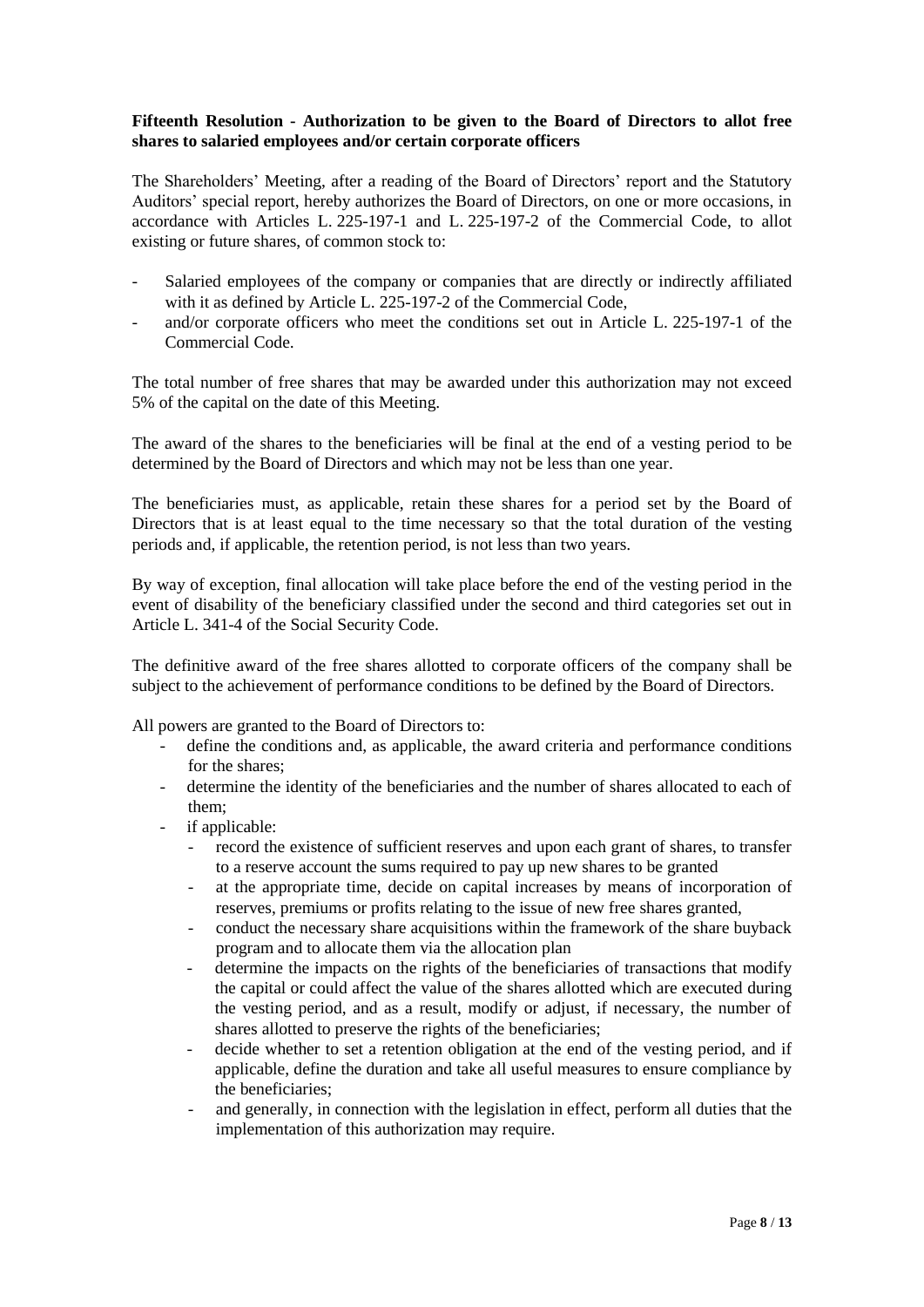This authorization will imply that shareholders waive their pre-emptive right to subscribe to newly issued shares through the capitalization of reserves, share premium and profits.

This authorization is granted for a period of thirty-eight months from the date of this Meeting.

It cancels, in the amount, if any, of the unused portion, any prior authorization with the same purpose.

**Sixteenth Resolution - Delegation of powers to be granted to the Board of Directors to issue stock warrants (BSA), warrants for new and/or existing shares (BSAANE) and/or warrants for redeemable new and/or existing shares (BSAAR) without preemptive rights, reserved for a category of persons**

The Shareholders' Meeting, after a reading of the Board of Directors' report and the Statutory Auditors' special report, and pursuant to Articles L. 225-129-2, L. 225-138 and L. 228-91 of the Commercial Code:

- **1)** Delegates to the Board of Directors its authority to carry out, on one or more occasions, in the proportions and at the times of its choosing, both in France and abroad, the issue of new stock warrants (BSA), equity warrants for new or existing shares (BSAANE) and/or equity warrants for new or existing redeemable shares (BSAAR) eliminating the preemptive right in favor of the categories of persons defined below.
- **2)** Sets the term of validity of this authorization at eighteen months from the date of this Shareholders' Meeting.
- **3)** Decides that the total par value of the shares to which the warrants issued under this authorization may give rights shall not exceed 0.5% of the capital on the date of this Meeting. To this maximum amount will be added, as necessary, the par value of the ordinary shares to be issued to preserve the rights of the holders of BSAs and/or BSAANEs and/or BSAARs, pursuant to the law, and where applicable, the contractual stipulations providing for other adjustments. This maximum amount is separate from all maximum amounts set by the other resolutions of this Shareholders' Meeting.
- **4)** Decides that the subscription and/or acquisition price of the shares to which the warrants give rights shall be at least equal to the average closing price of the DBV TECHNOLOGIES share for the 20 trading days preceding the decision to issue the warrants, minus, if applicable, any warrant issue price.
- **5)** Decides to eliminate the preemptive subscription rights of shareholders to the BSA, BSAANE, BSAAR to be issued in favor of the following categories of persons: the corporate officers, members of the scientific committee, the employees of the company, and the persons affiliated under a service or consulting contract with the company and with French or foreign companies affiliated with the company as defined in Article L. 225-180 of the Commercial Code.
- **6)** Stipulates that this authorization means that the shareholders waive their preemptive rights to shares that may be issued by the exercising of warrants to the holders of BSAs, BSAANEs and/or BSAARs.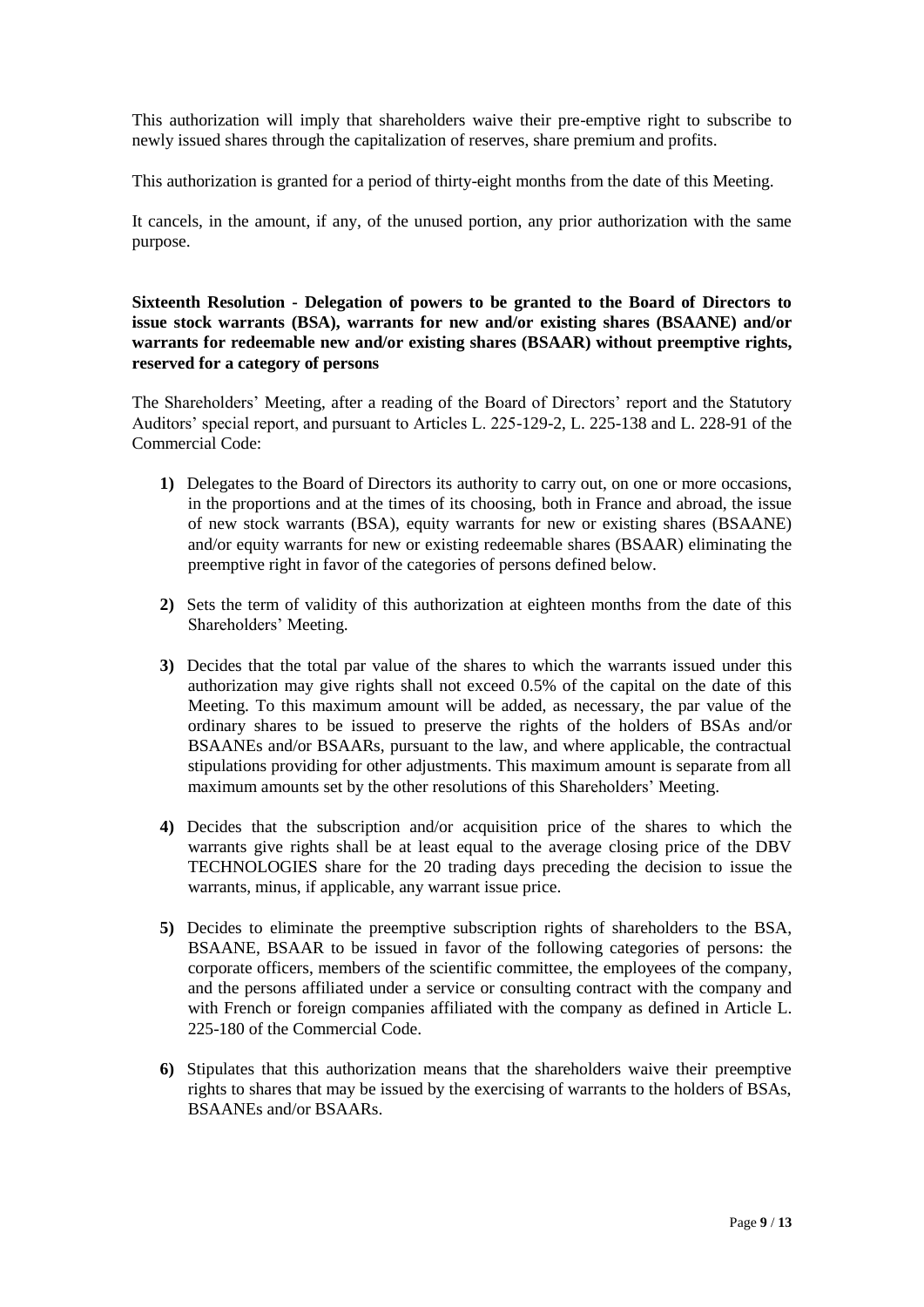- **7)** Decides that the Board may not, without prior authorization from the Shareholders' Meeting, use this delegation during a public tender offer initiated by a third party for the shares of the company until the end of the offer period;
- **8)** Decides that if subscriptions have not absorbed the entire BSA, BSAANE and/or BSAAR issue, the Board of Directors may exercise the following options:

- limit the issue to the amount of the subscriptions within the limits if any stipulated by regulations,

- freely allocate all or some of the unsubscribed BSAs, BSAANEs and/or BSAARs to the categories of persons defined above.

- **9)** Decides that the Board of Directors shall be granted all necessary powers, under the terms set by the law and stipulated above, to issue BSAs, BSAANEs and/or BSAARs and in particular to:
	- **-** set the specific list of beneficiaries within the category of persons defined above, the nature and number of warrants to be allocated to each beneficiary, the number of shares to which each warrant shall give entitlement, the issue price of the warrants and the subscription and/or acquisition price of the shares to which the warrants give entitlement under the terms outlined above, the terms and deadlines for the subscription and exercise of the warrants, the associated adjustment mechanisms and more generally, all terms and conditions with respect to the issue;
	- **-** prepare an additional report describing the final terms and conditions of the transaction;
	- **-** conduct the necessary share acquisitions within the framework of the share buyback program and allocate them via the allocation plan;
	- **-** record the completion of the capital increase resulting from the exercising of the BSAs, BSAANEs and/or BSAARs and to amend the Bylaws accordingly;
	- **-** at its sole discretion, charge the costs of the capital increase to the amount of the related premiums and deduct the necessary sums from this amount to bring the legal reserve to one tenth of the new share capital after each increase;
	- **-** delegate to the Chairman and Chief Executive Officer the powers required to execute the capital increase, and to delay the capital increase, within the limits and according to the terms and conditions previously set by the Board of Directors;
	- **-** and more generally, perform all tasks required in similar matters.

The Shareholders' Meeting notes that this authorization supersedes any and all prior authorizations for the same purpose.

### **Seventeenth Resolution - Delegation of authority to be granted to the Board of Directors to increase the capital through the issue of shares of common stock and/or securities giving rights to capital, eliminating the preemptive subscription right for the benefit of the members of a company savings plan, pursuant to Articles L. 3332-18 et seq. of the Labor Code**

The Shareholders' Meeting, after a reading of the report of the Board of Directors and the special reports of the Auditors, voting pursuant to Articles L. 225-129-6, L. 225-138-1 and L. 228-92 of the Commercial Code and Article L. 3332-18 et seq. of the Labor Code:

**1)** Delegates its authority to the Board of Directors, if its deems appropriate and, at its sole discretion, to increase the capital stock on one or more occasions through the issue of shares of common stock or securities giving rights to equity securities of the company to be issued, reserved for members of one or more group or company employee savings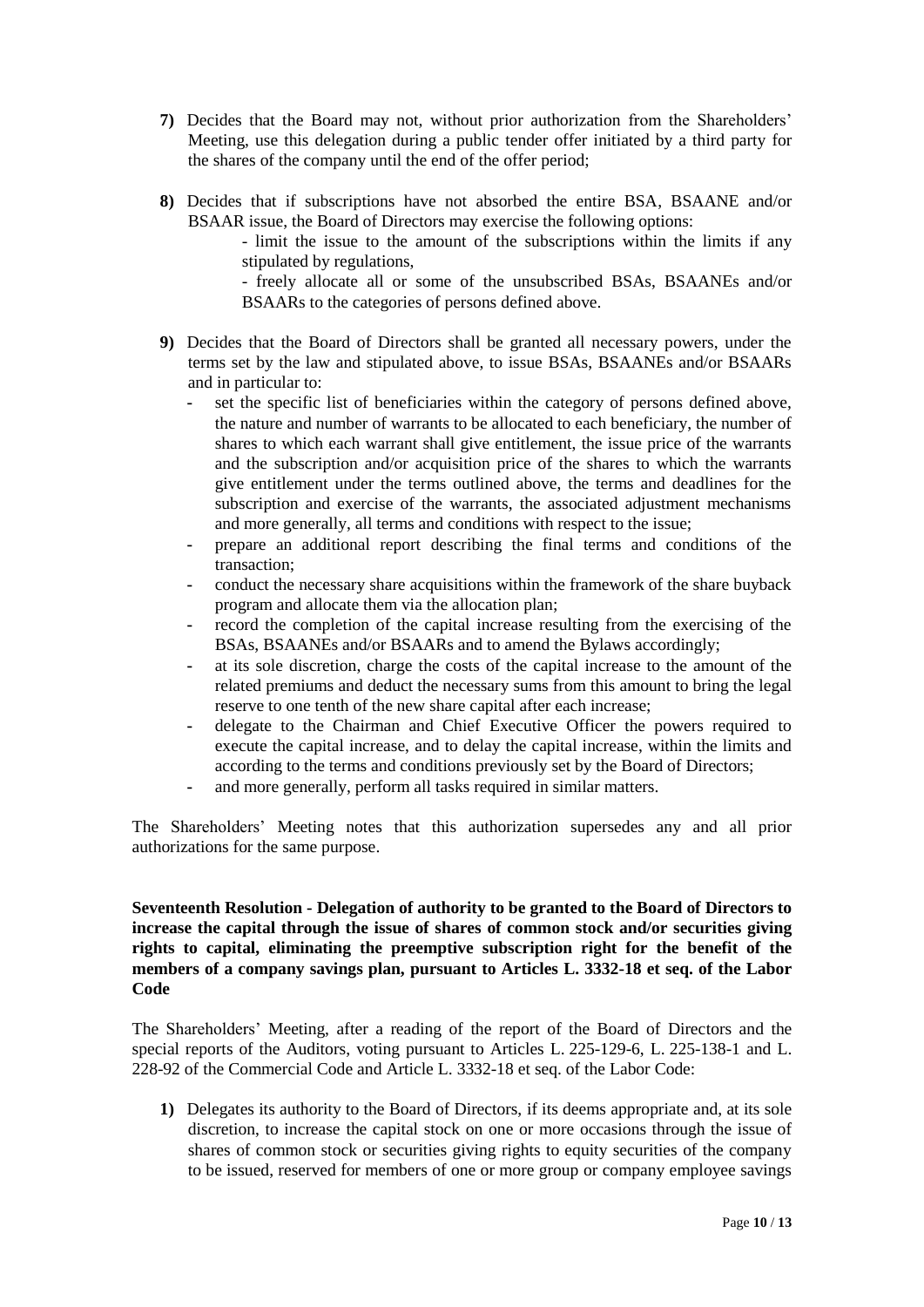plans established by the company and/or affiliated French or international companies under the conditions of Article L. 225-180 of the Commercial Code and Article L. 3344-1 of the Labor Code.

- **2)** Cancels, in favor of such persons, the preemptive rights to subscribe to shares that may be issued under this authority.
- **3)** Sets the validity of this authorization at twenty-six months from the date of this Shareholders' Meeting.
- **4)** Limits the maximum par amount of the increase or increases that may be executed under this authority to 2% of the capital stock existing on the date of the Board decision to carry out this increase; this amount is separate from any other ceiling set by other authorizations relating to capital increases. To this total will be added, as necessary, the additional amount of ordinary shares to be issued to preserve the rights of the holders of securities granting access to the Company's capital, pursuant to law, and any contractual stipulations providing for other adjustments.
- **5)** Decides that the prices of the shares to be issued under point 1/ of this delegation may not be more than 20% lower, or 30% lower, when the lock-in period stipulated by the plan pursuant to Articles L. 3332-25 and L. 3332-26 of the Labor Code is equal to or greater than ten years**,** than the average of the opening prices listed for the share for 20 trading sessions prior to the Board's decision on the capital increase and the corresponding stock issue, or greater than this average.
- **6)** Decides, pursuant to Article L.3332-21 of the Labor Code, that the Board of Directors may allocate to the beneficiaries defined in the first paragraph above, free shares already issued or to be issued, or other securities giving access to the Company's capital issued or to be issued (i) in respect of the contribution that may be paid pursuant to the regulations governing the group or company savings plans and/or (ii) where appropriate, as a discount;
- **7)** Decides that the Board of Directors may not, without prior authority from the Shareholders' Meeting, use this delegation from the date of filing by a third party of a public tender offer for the company's shares until the end of the offer period;
- **8)** Notes that this authorization supersedes in the amount of the unused portion, if any, any prior delegation for the same purpose.

The Board of Directors shall have the discretion to implement, or not implement, this authorization, take all measures and conduct all necessary formalities.

### **Eighteenth Resolution - Amendment to Article 36 of the Bylaws**

The Shareholders' Meeting, after a reading of the report of the Board of Directors decides to:

- **-** harmonize the Bylaws with the provisions of Article L. 823-1 of the Commercial Code as amended by Law 2016-1691 of December 9, 2016;
- **-** accordingly amend as follows Article 36 of the Bylaws; the rest of the article remains unchanged:

*"The accounts shall be audited by one or more statutory auditors and, as applicable, alternate auditors, under the conditions defined by Article L. 225-218 of the Commercial Code."*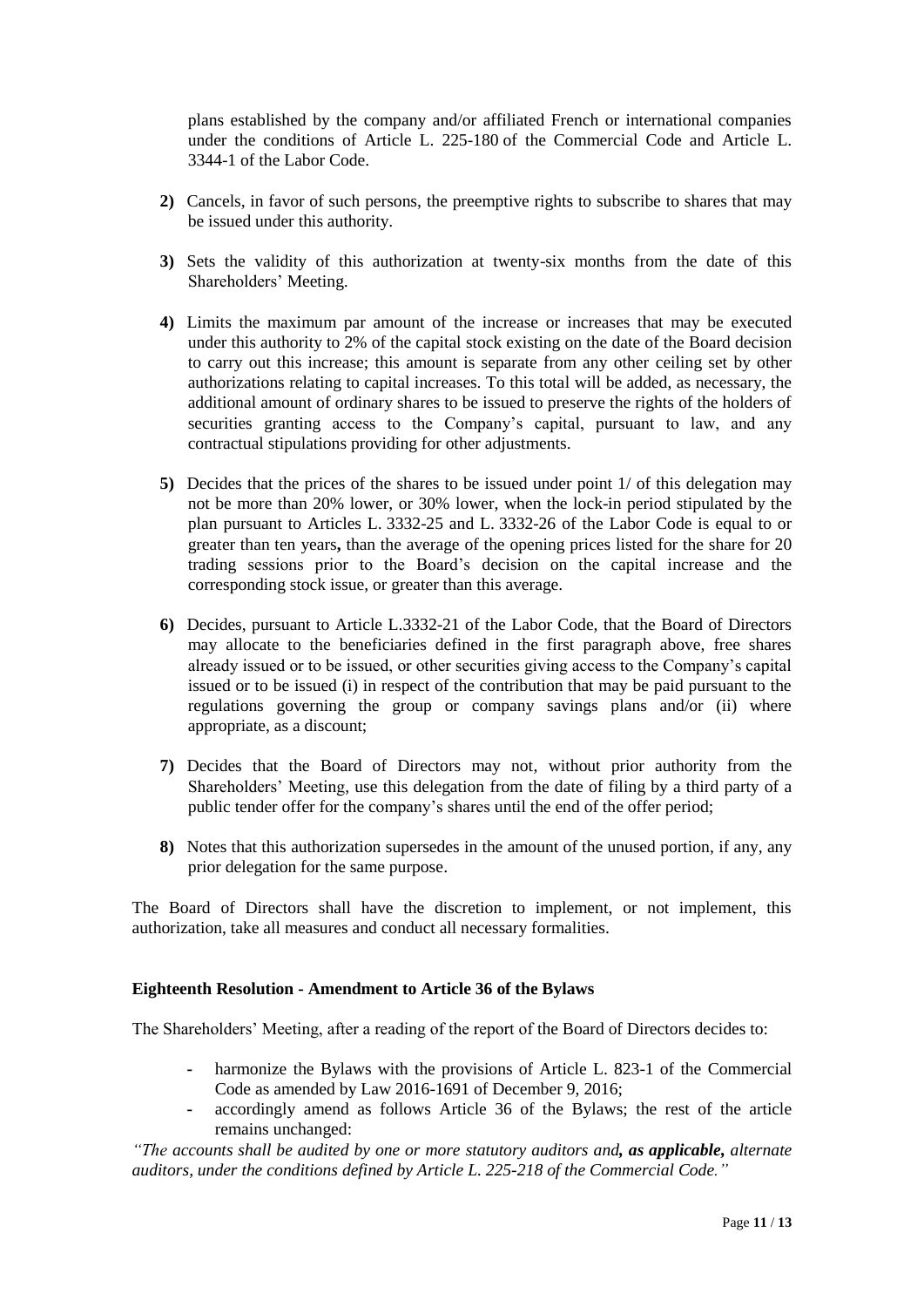### **Nineteenth Resolution - Powers for formalities**

The Shareholders' Meeting grants all powers to the bearer of an original, a copy or an excerpt of these minutes to carry out all mandatory formalities with respect to registration and publication.

# **Terms and Conditions of Participation**

The Shareholders' Meeting is open to all shareholders, regardless of the number of shares they hold.

The only shareholders who may participate in the Shareholders' Meeting are those who can demonstrate that they hold a registered account of shares in their name or in the name of the intermediary registered for their account on the second business day preceding the Shareholders' Meeting, in this case on June 13, 2017, at midnight Paris time:

- either in the registered share accounts kept by the company,
- or in the bearer share accounts kept by the authorized intermediate.

For registered shareholders, simply registering in a share account according to the terms set out above allows them to participate in the Shareholders' Meeting.

For bearer shareholders, the registration of the shares in the bearer share accounts is established by a shareholding certificate issued by the bookkeeper. To participate in the Shareholders' Meeting, this shareholding certificate must be sent by the bookkeeper to Société Générale - Shareholders' Meeting Department - 32, rue du Champ de Tir - CS30812 - 44 308 Nantes Cedex 3 in order to obtain an admission card. Alternatively, the certification may be presented on the day of the Shareholders' Meeting by shareholders who have not received their admission card.

Shareholders who are unable to personally attend the Shareholders' Meeting may choose one of the following options:

a) Grant proxy to the person of their choice under the terms set out in Article L. 225-106 of the French Commercial Code;

b) Send a form of proxy to the company without indicating a proxy;

c) Vote by mail.

Registered shareholders who have been registered for at least one month by the date of the notice of meeting will receive by mail the notification brochure along with a single voting form. In any event, by the twenty-first day prior to the Shareholders' Meeting*,* the single form for voting by mail or proxy will be posted on the company's website [\(www.dbv-technologies.com\)](http://www.dbv-technologies.com/).

Once the notice of meeting is issued, bearer shareholders may send a written request to Société Générale to send them this form. Any requests received will be granted no later than six days before the Shareholders' Meeting.

This form must be returned along with the bearer shareholder's shareholding certificate. The postal vote form must be received by Société Générale's Shareholders' Meeting Department by June 11, 2017.

Shareholders who designate a proxy may provide notification of this delegation by e-mailing a signed, scanned copy of the form along with a photocopy of both sides of their ID card and, if applicable, of their shareholding certificate, to [investors@dbv-technologies.com](http://mailto:investors@dbv-technologies.com/) , or by faxing these documents to 01.43.26.10.83. A proxy that is granted may also be revoked by the same procedures.